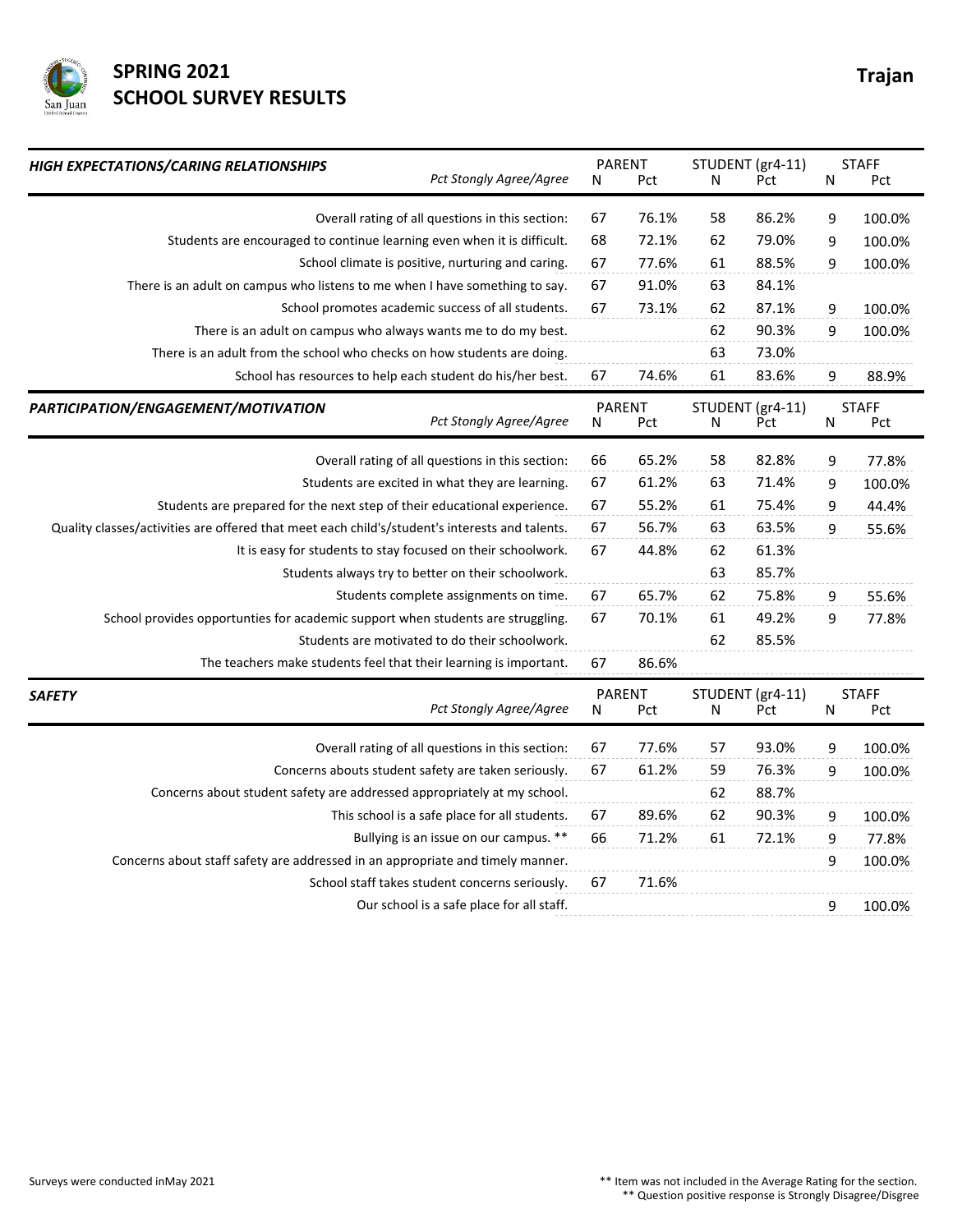

## **SPRING 2021** Trajan **SCHOOL SURVEY RESULTS**

| <b>SCHOOL CULTURE/SENSE OF BELONGING</b><br>Pct Stongly Agree/Agree                                     |    | <b>PARENT</b><br>Pct | STUDENT (gr4-11)<br>N<br>Pct |       | <b>STAFF</b><br>Ν<br>Pct |                     |
|---------------------------------------------------------------------------------------------------------|----|----------------------|------------------------------|-------|--------------------------|---------------------|
|                                                                                                         | N  |                      |                              |       |                          |                     |
| Overall rating of all questions in this section:                                                        | 67 | 77.6%                | 54                           | 85.2% | 9                        | 100.0%              |
| The adults at this school treat students fairly.                                                        | 67 | 71.6%                | 63                           | 87.3% | 9                        | 100.0%              |
| Our school fosters an appreciation of student diversity and respect for each other.                     | 67 | 73.1%                | 61                           | 82.0% | 9                        | 100.0%              |
| Students feel a like a part of a school community.                                                      | 67 | 71.6%                | 62                           | 80.6% | 9                        | 88.9%               |
| Students like learning from other students.                                                             |    |                      | 61                           | 54.1% |                          |                     |
| People are respectful to others at my school.                                                           | 67 | 88.1%                | 61                           | 86.9% | 9                        | 100.0%              |
| The school listens to student input on important decisions.                                             |    |                      | 61                           | 68.9% | 9                        | 88.9%               |
| Students feel close to people at my school.                                                             |    |                      | 61                           | 67.2% |                          |                     |
| Students are happy to be at school.                                                                     | 68 | 77.9%                | 62                           | 88.7% |                          |                     |
| <b>ACADEMIC PROGRESS</b><br>Pct Stongly Agree/Agree                                                     | Ν  | <b>PARENT</b><br>Pct | STUDENT (gr4-11)<br>N<br>Pct |       | N                        | <b>STAFF</b><br>Pct |
| Overall rating of all questions in this section:                                                        | 67 | 71.6%                | 57                           | 96.5% | 9                        | 100.0%              |
| Parents and students understand how assignments and tests are graded.                                   | 67 | 71.6%                | 62                           | 72.6% | 9                        | 66.7%               |
| Questions and concerns about schoolwork are addressed.                                                  | 67 | 70.1%                | 63                           | 87.3% | 9                        | 88.9%               |
| Grading is fair.                                                                                        | 67 | 76.1%                | 62                           | 88.7% | 9                        | 100.0%              |
| Adults at my school encourage students to work hard so that I can be successful.                        |    |                      | 61                           | 93.4% | 9                        | 100.0%              |
| Teachers at my school work hard to help students with schoolwork when it is needed.                     |    |                      | 61                           | 86.9% |                          |                     |
| Teachers at my school give students a chance to take part in classroom discussions or<br>activities.    |    |                      | 62                           | 87.1% |                          |                     |
| Teachers at my school go out of their way to help students.                                             |    |                      | 62                           | 88.7% | 9                        | 100.0%              |
| Students receive timely and regular feedback on their learning.                                         | 68 | 77.9%                | 61                           | 85.2% | 9                        | 100.0%              |
| Staff at my school provides resources or ideas that help parents support their students at<br>home.     | 68 | 66.2%                |                              |       | 9                        | 88.9%               |
| <b>COLLEGE AND CAREER - Yes or No Questions</b><br>Pct Stongly Agree/Agree                              | N  | <b>PARENT</b><br>Pct | STUDENT (gr4-11)<br>N        | Pct   | N                        | <b>STAFF</b><br>Pct |
| Students are interested in college or university (2 year or 4 year).*                                   |    |                      | 63                           |       |                          |                     |
| Students are interested in trade or technical school beyond high school.*                               |    |                      | 63                           |       |                          |                     |
| Students are interested in the military beyond high school.*                                            |    |                      | 63                           |       |                          |                     |
| Students are interested in none of the options listed.*                                                 |    |                      | 63                           |       |                          |                     |
| Students are undecided about my plans beyond high school.*                                              |    |                      | 63                           |       |                          |                     |
| Students and parents know the kinds of courses they need to pass to be prepared for<br>college.         | 68 | 45.6%                | 61                           | 49.2% |                          |                     |
| Students and parents know what classes they will have to take and pass to graduate from<br>high school. | 67 | 40.3%                | 61                           | 49.2% |                          |                     |